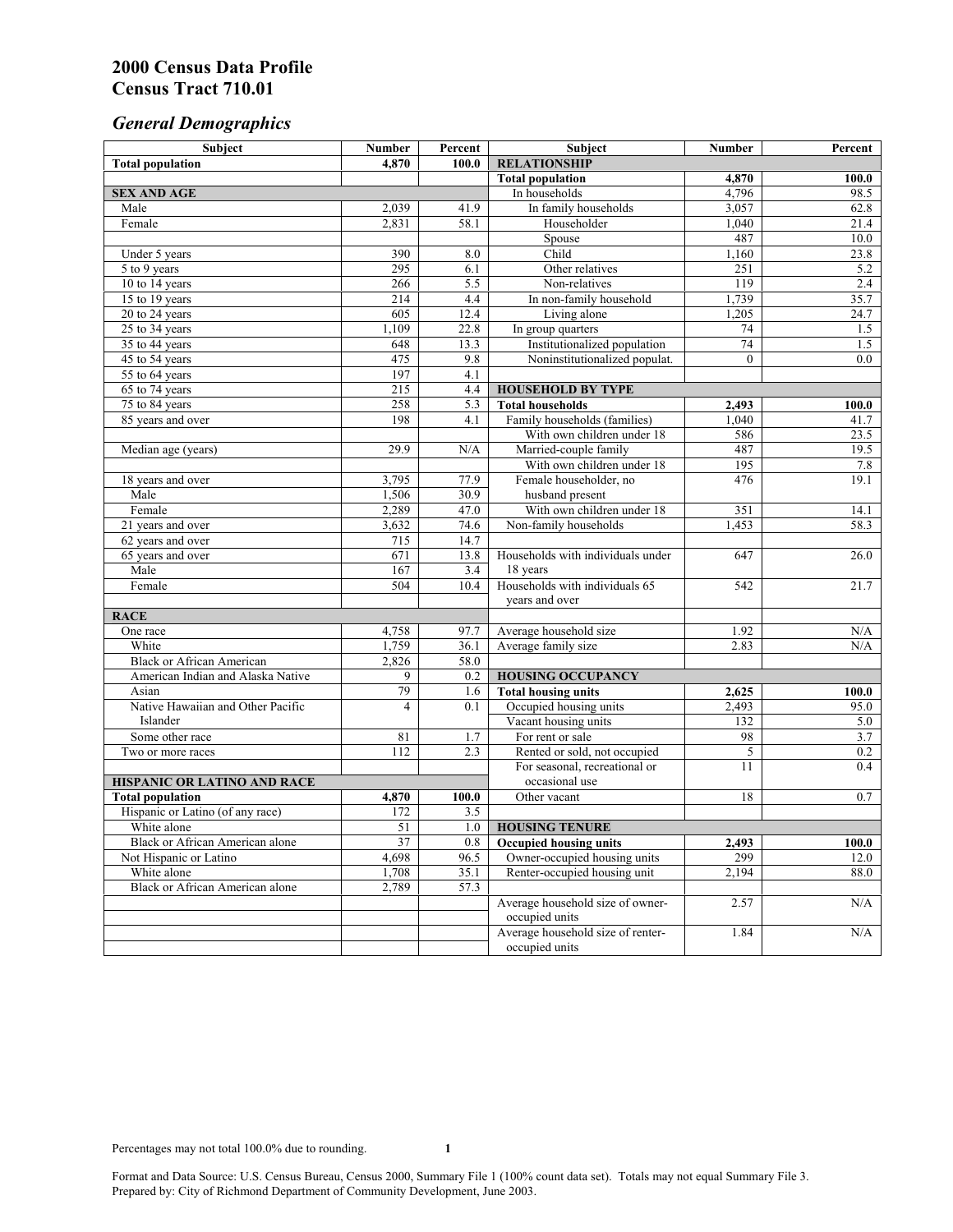# *Social Characteristics*

| <b>Subject</b>                                       | <b>Number</b>            | Percent | <b>Subject</b>                         | <b>Number</b>   | Percent |
|------------------------------------------------------|--------------------------|---------|----------------------------------------|-----------------|---------|
| <b>SCHOOL ENROLLMENT</b>                             | <b>RESIDENCE IN 1995</b> |         |                                        |                 |         |
| Population 3 years and over enrolled in              | 1,165                    | 100.0   | Population 5 years and over            | 4,505           | 100.0   |
| school                                               |                          |         | Same house in 1995                     | 1,514           | 33.6    |
| Nursery school, preschool                            | 65                       | 5.6     | Different house in the U.S. in         | 2,877           | 63.9    |
| Kindergarten                                         | 87                       | 7.5     | 1995                                   |                 |         |
| Elementary school (grades 1-8)                       | 469                      | 40.3    | Same county                            | 1,157           | 25.7    |
| High school (grades 9-12)                            | 168                      | 14.4    | Different county                       | 1,720           | 38.2    |
| College or graduate school                           | 376                      | 32.3    | Same state                             | 913             | 20.3    |
|                                                      |                          |         | Different state                        | 807             | 17.9    |
| <b>EDUCATIONAL ATTAINMENT</b>                        |                          |         | Elsewhere in 1995                      | 114             | 2.5     |
| Population 25 years and over                         | 3,074                    | 100.0   |                                        |                 |         |
| Less than 9 <sup>th</sup> grade                      | 107                      | 3.5     | NATIVITY AND PLACE OF BIRTH            |                 |         |
| $9th$ to $12th$ grade, no diploma                    | 272                      | 8.8     | <b>Total population</b>                | 4,870           | 100.0   |
| High school graduate (includes equivalency)          | 886                      | 28.8    | Native                                 | 4.731           | 97.1    |
| Some college, no degree                              | 815                      | 26.5    | <b>Born</b> in United States           | 4,682           | 96.1    |
| Associate degree                                     | 149                      | 4.8     | State of residence                     | 2,942           | 60.4    |
| Bachelor's degree                                    | 692                      | 22.5    | Different state                        | 1,740           | 35.7    |
| Graduate or professional degree                      | 153                      | 5.0     | Born outside United States             | 49              | 1.0     |
| Percent high school graduate or higher               | 87.7%                    | N/A     | Foreign born                           | 139             | 2.9     |
| Percent bachelor's degree or higher                  | 27.5%                    | N/A     | Entered 1990 to March 2000             | 97              | 2.0     |
|                                                      |                          |         | Naturalized citizen                    | $\overline{34}$ | 0.7     |
| <b>MARITAL STATUS</b>                                |                          |         | Not a citizen                          | 105             | 2.2     |
| Population 15 years and over                         | 3,916                    | 100.0   |                                        |                 |         |
| Never married                                        | 1,692                    | 43.2    | <b>REGION OF BIRTH OF FOREIGN BORN</b> |                 |         |
| Now married, not including separated                 | 1,217                    | 31.1    | Total (excluding born at sea)          | 139             | 100.0   |
| Separated                                            | 142                      | 3.6     | Europe                                 | 21              | 15.1    |
| Widowed                                              | 424                      | 10.8    | Asia                                   | 26              | 18.7    |
| Female                                               | 374                      | 9.6     | Africa                                 | 6               | 4.3     |
| Divorced                                             | 441                      | 11.3    | Oceania                                | $\Omega$        | 0.0     |
| Female                                               | 248                      | 6.3     | Latin America                          | 78              | 56.1    |
|                                                      |                          |         | Northern America                       | 8               | 5.8     |
| <b>GRANDPARENTS AS CAREGIVERS</b>                    |                          |         |                                        |                 |         |
| Grandparent living in household with<br>111<br>100.0 |                          |         | <b>LANGUAGE SPOKEN AT HOME</b>         |                 |         |
| one or more own grandchildren under 18               |                          |         | Population 5 years and over            | 4,505           | 100.0   |
| years                                                |                          |         | English only                           | 4,255           | 94.5    |
| Grandparent responsible for grandchildren            | 46                       | 41.4    | Language other than English            | 250             | 5.5     |
|                                                      |                          |         | Speak English less than                | 125             | 2.8     |
| <b>VETERAN STATUS</b>                                |                          |         | "very well"                            |                 |         |
| Civilian population 18 years and over                | 3,763                    | 100.0   | Spanish                                | 143             | 3.2     |
| Civilian veterans                                    | 502                      | 13.3    | Speak English less than                | 104             | 2.3     |
|                                                      |                          |         | "very well"                            |                 |         |
| <b>DISABILITY STATUS OF THE CIVILIAN</b>             | Other Indo-European      | 81      | 1.8                                    |                 |         |
| NONINSTITUTIONALIZED POPULATION                      | languages                |         |                                        |                 |         |
| Population 5 to 20 years                             | 919                      | 100.0   | Speak English less than                | 21              | 0.5     |
| With a disability                                    | 120                      | 13.1    | "very well"                            |                 |         |
| Population 21 to 64 years                            | 2.896                    | 100.0   | Asian and Pacific Island               | 20              | 0.4     |
| With a disability                                    | 701                      | 24.2    | languages                              |                 |         |
| Percent employed                                     | 62.3%                    | N/A     | Speak English less than                | $\overline{0}$  | 0.0     |
| No disability                                        | 2,195                    | 75.8    | "very well"                            |                 |         |
| Percent employed                                     | 82.4%                    | N/A     | Other Languages                        | 6               | 0.1     |
| Population 65 years and over                         | 583                      | 100.0   | Speak English less than                | $\mathbf{0}$    | 0.0     |
| With a disability                                    | 432                      | 74.1    | "very well"                            |                 |         |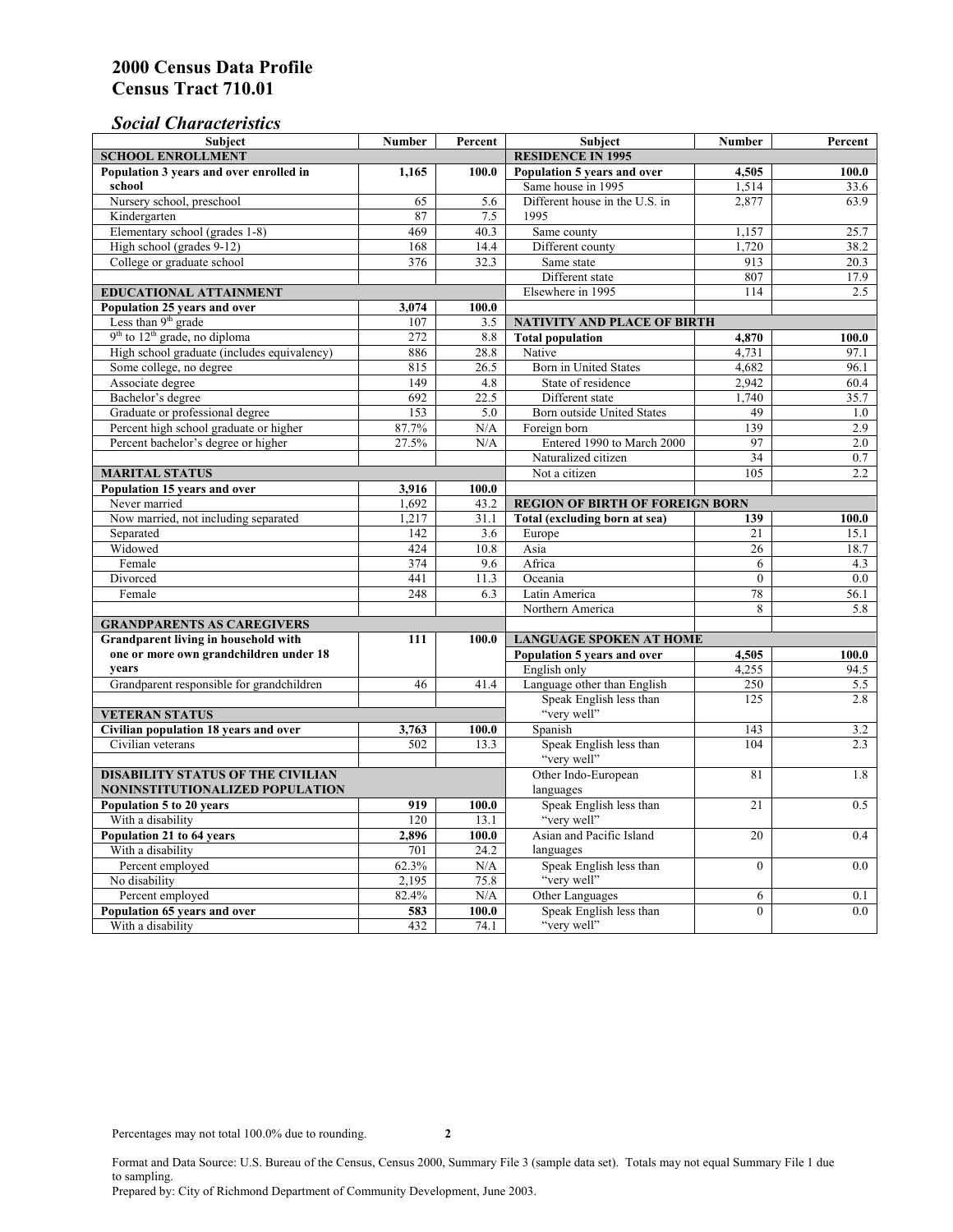### *Economic Characteristics*

| Population 16 years and over<br><b>Households</b><br>3,883<br>100.0<br>2,495<br>100.0<br>Less than \$10,000<br>2,557<br>65.9<br>403<br>In labor force<br>16.2<br>Civilian labor force<br>2,525<br>\$10,000 to \$14,999<br>65.0<br>130<br>5.2<br>469<br>2,420<br>62.3<br>\$15,000 to \$24,999<br>18.8<br>Employed<br>2.7<br>344<br>Unemployed<br>105<br>\$25,000 to \$34,999<br>13.8<br>Percent of civilian labor force<br>4.2%<br>558<br>$\rm N/A$<br>\$35,000 to \$49,999<br>22.4<br>Armed Forces<br>32<br>0.8<br>\$50,000 to \$74,999<br>430<br>17.2<br>Not in labor force<br>\$75,000 to \$99,999<br>1,326<br>34.1<br>131<br>5.3<br>\$100,000 to \$149,999<br>1.2<br>Females 16 years and over<br>2,321<br>100.0<br>30<br>In labor force<br>\$150,000 to \$199,999<br>0.0<br>1,468<br>63.2<br>$\mathbf{0}$<br>\$200,000 or more<br>Civilian labor force<br>1,462<br>63.0<br>$\mathbf{0}$<br>$0.0\,$<br>1,399<br>60.3<br>Median household income (dollars)<br>Employed<br>30,503<br>N/A<br>Own children under 6 years<br>100.0<br>423<br>All parents in family in labor force<br>356<br>84.2<br>With earnings<br>73.9<br>1,845<br>Mean earnings (dollars)<br>37,270<br>N/A<br>With Social Security income<br>562<br><b>COMMUTING TO WORK</b><br>22.5<br>Mean Social Security income<br>10.000<br>N/A<br>Workers 16 years and over<br>2,382<br>100.0<br>85.2<br>Car, truck, or van - drove alone<br>2,029<br>(dollars)<br>With Supplemental Security income<br>239<br>10.0<br>143<br>Car, truck, or van – carpooled<br>5.7<br>49<br>Mean Supplemental Security<br>Public transportation (including taxicab)<br>2.1<br>5,662<br>N/A<br>Walked<br>8<br>0.3<br>income (dollars)<br>$\tau$<br>0.3<br>With public assistance income<br>81<br>Other means<br>3.2<br>Mean public assistance income<br>Worked at home<br>50<br>2.1<br>2,520<br>N/A<br>(dollars)<br>Mean travel time to work (minutes)<br>22.2<br>N/A<br>With retirement income (dollars)<br>374<br>15.0<br>2,420<br>100.0<br>9,902<br>N/A<br>Employed civilian population 16 years and over<br>Mean retirement income (dollars)<br><b>OCCUPATION</b><br>Management, professional, and related occupations<br>827<br>34.2<br><b>Families</b><br>1,066<br>100.0<br>Less than \$10,000<br>Service occupations<br>387<br>16.0<br>91<br>8.5<br>Sales and office occupations<br>35.7<br>$\overline{31}$<br>2.9<br>864<br>\$10,000 to \$14,999<br>\$15,000 to \$24,999<br>159<br>Farming, fishing, and forestry occupations<br>0.0<br>14.9<br>$\boldsymbol{0}$<br>Construction, extraction, and maintenance<br>131<br>5.4<br>\$25,000 to \$34,999<br>141<br>13.2<br>\$35,000 to \$49,999<br>290<br>occupations<br>27.2<br>Production, transportation, and material moving<br>239<br>211<br>8.7<br>\$50,000 to \$74,999<br>22.4<br>occupations<br>\$75,000 to \$99,999<br>94<br>$8.8\,$<br>\$100,000 to \$149,999<br>$\overline{21}$<br>2.0<br>\$150,000 to \$199,999<br>$\boldsymbol{0}$<br>0.0<br><b>INDUSTRY</b><br>Agriculture, forestry, fishing and hunting, and<br>\$200,000 or more<br>$\overline{0.0}$<br>$\tau$<br>0.3<br>$\theta$<br>mining<br>Median family income (dollars)<br>$\rm N/A$<br>39,101<br>Construction<br>4.3<br>104<br>Manufacturing<br>156<br>17,992<br>N/A<br>6.4<br>Per capita income (dollars)<br>Wholesale trade<br><b>Median earnings (dollars)</b><br>58<br>2.4<br>294<br>12.1<br>Male full-time, year-round workers<br>Retail trade<br>28,194<br>N/A<br>130<br>5.4<br>Female full-time, year-round workers<br>26,741<br>N/A<br>Transportation and warehousing, and utilities<br>Information<br>131<br>5.4<br>Number<br>Percent<br>13.9<br>Finance, insurance, real estate, and rental and<br>337<br>below<br>below<br>leasing<br>poverty<br>poverty<br>Professional, scientific, management,<br>10.6<br>level<br>level<br>257<br>Subject<br><b>POVERTY STATUS IN 1999</b><br>administrative, and waste management services<br>Educational, health and social services<br>526<br>21.7<br><b>Families</b><br>144<br>13.5<br>With related children under 18 years<br>174<br>Arts, entertainment, recreation, accommodation and<br>7.2<br>144<br>22.0<br>food services<br>With related children under 5 years<br>83<br>24.7<br>Other services (except public administration)<br>95<br>3.9<br>Families with female householder, no<br>109<br>24.4<br>Public Administration<br>151<br>6.2<br>husband present<br>With related children under 18 years<br>109<br>29.8<br><b>CLASS OF WORKER</b><br>With related children under 5 years<br>73<br>44.0<br>Private wage and salary workers<br>1,967<br>81.3<br>Individuals<br>798<br>16.7<br>Government workers<br>18 years and over<br>380<br>562<br>15.7<br>15.1<br>Self-employed workers in own not incorporated<br>65 years and over<br>134<br>73<br>3.0<br>23.0<br>business<br>Related children under 18 years<br>236<br>22.3<br>Unpaid family workers<br>$\mathbf{0}$<br>Related children 5 to 17 years<br>138<br>19.9<br>0.0<br>Unrelated individuals 15 years and<br>350<br>19.6<br>over | <b>Subject</b>           | <b>Number</b> | Percent | Subject               | <b>Number</b> | Percent |
|--------------------------------------------------------------------------------------------------------------------------------------------------------------------------------------------------------------------------------------------------------------------------------------------------------------------------------------------------------------------------------------------------------------------------------------------------------------------------------------------------------------------------------------------------------------------------------------------------------------------------------------------------------------------------------------------------------------------------------------------------------------------------------------------------------------------------------------------------------------------------------------------------------------------------------------------------------------------------------------------------------------------------------------------------------------------------------------------------------------------------------------------------------------------------------------------------------------------------------------------------------------------------------------------------------------------------------------------------------------------------------------------------------------------------------------------------------------------------------------------------------------------------------------------------------------------------------------------------------------------------------------------------------------------------------------------------------------------------------------------------------------------------------------------------------------------------------------------------------------------------------------------------------------------------------------------------------------------------------------------------------------------------------------------------------------------------------------------------------------------------------------------------------------------------------------------------------------------------------------------------------------------------------------------------------------------------------------------------------------------------------------------------------------------------------------------------------------------------------------------------------------------------------------------------------------------------------------------------------------------------------------------------------------------------------------------------------------------------------------------------------------------------------------------------------------------------------------------------------------------------------------------------------------------------------------------------------------------------------------------------------------------------------------------------------------------------------------------------------------------------------------------------------------------------------------------------------------------------------------------------------------------------------------------------------------------------------------------------------------------------------------------------------------------------------------------------------------------------------------------------------------------------------------------------------------------------------------------------------------------------------------------------------------------------------------------------------------------------------------------------------------------------------------------------------------------------------------------------------------------------------------------------------------------------------------------------------------------------------------------------------------------------------------------------------------------------------------------------------------------------------------------------------------------------------------------------------------------------------------------------------------------------------------------------------------------------------------------------------------------------------------------------------------------------------------------------------------------------------------------------------------------------------------------------------------------------------------------------------------------------------------------------------------------------------------------------------------------------------------------------------------------------------------------------------------------------------------------------------------------------------------------------------------------------------------------------------------------------------------------------------------------------|--------------------------|---------------|---------|-----------------------|---------------|---------|
|                                                                                                                                                                                                                                                                                                                                                                                                                                                                                                                                                                                                                                                                                                                                                                                                                                                                                                                                                                                                                                                                                                                                                                                                                                                                                                                                                                                                                                                                                                                                                                                                                                                                                                                                                                                                                                                                                                                                                                                                                                                                                                                                                                                                                                                                                                                                                                                                                                                                                                                                                                                                                                                                                                                                                                                                                                                                                                                                                                                                                                                                                                                                                                                                                                                                                                                                                                                                                                                                                                                                                                                                                                                                                                                                                                                                                                                                                                                                                                                                                                                                                                                                                                                                                                                                                                                                                                                                                                                                                                                                                                                                                                                                                                                                                                                                                                                                                                                                                                                                                          | <b>EMPLOYMENT STATUS</b> |               |         | <b>INCOME IN 1999</b> |               |         |
|                                                                                                                                                                                                                                                                                                                                                                                                                                                                                                                                                                                                                                                                                                                                                                                                                                                                                                                                                                                                                                                                                                                                                                                                                                                                                                                                                                                                                                                                                                                                                                                                                                                                                                                                                                                                                                                                                                                                                                                                                                                                                                                                                                                                                                                                                                                                                                                                                                                                                                                                                                                                                                                                                                                                                                                                                                                                                                                                                                                                                                                                                                                                                                                                                                                                                                                                                                                                                                                                                                                                                                                                                                                                                                                                                                                                                                                                                                                                                                                                                                                                                                                                                                                                                                                                                                                                                                                                                                                                                                                                                                                                                                                                                                                                                                                                                                                                                                                                                                                                                          |                          |               |         |                       |               |         |
|                                                                                                                                                                                                                                                                                                                                                                                                                                                                                                                                                                                                                                                                                                                                                                                                                                                                                                                                                                                                                                                                                                                                                                                                                                                                                                                                                                                                                                                                                                                                                                                                                                                                                                                                                                                                                                                                                                                                                                                                                                                                                                                                                                                                                                                                                                                                                                                                                                                                                                                                                                                                                                                                                                                                                                                                                                                                                                                                                                                                                                                                                                                                                                                                                                                                                                                                                                                                                                                                                                                                                                                                                                                                                                                                                                                                                                                                                                                                                                                                                                                                                                                                                                                                                                                                                                                                                                                                                                                                                                                                                                                                                                                                                                                                                                                                                                                                                                                                                                                                                          |                          |               |         |                       |               |         |
|                                                                                                                                                                                                                                                                                                                                                                                                                                                                                                                                                                                                                                                                                                                                                                                                                                                                                                                                                                                                                                                                                                                                                                                                                                                                                                                                                                                                                                                                                                                                                                                                                                                                                                                                                                                                                                                                                                                                                                                                                                                                                                                                                                                                                                                                                                                                                                                                                                                                                                                                                                                                                                                                                                                                                                                                                                                                                                                                                                                                                                                                                                                                                                                                                                                                                                                                                                                                                                                                                                                                                                                                                                                                                                                                                                                                                                                                                                                                                                                                                                                                                                                                                                                                                                                                                                                                                                                                                                                                                                                                                                                                                                                                                                                                                                                                                                                                                                                                                                                                                          |                          |               |         |                       |               |         |
|                                                                                                                                                                                                                                                                                                                                                                                                                                                                                                                                                                                                                                                                                                                                                                                                                                                                                                                                                                                                                                                                                                                                                                                                                                                                                                                                                                                                                                                                                                                                                                                                                                                                                                                                                                                                                                                                                                                                                                                                                                                                                                                                                                                                                                                                                                                                                                                                                                                                                                                                                                                                                                                                                                                                                                                                                                                                                                                                                                                                                                                                                                                                                                                                                                                                                                                                                                                                                                                                                                                                                                                                                                                                                                                                                                                                                                                                                                                                                                                                                                                                                                                                                                                                                                                                                                                                                                                                                                                                                                                                                                                                                                                                                                                                                                                                                                                                                                                                                                                                                          |                          |               |         |                       |               |         |
|                                                                                                                                                                                                                                                                                                                                                                                                                                                                                                                                                                                                                                                                                                                                                                                                                                                                                                                                                                                                                                                                                                                                                                                                                                                                                                                                                                                                                                                                                                                                                                                                                                                                                                                                                                                                                                                                                                                                                                                                                                                                                                                                                                                                                                                                                                                                                                                                                                                                                                                                                                                                                                                                                                                                                                                                                                                                                                                                                                                                                                                                                                                                                                                                                                                                                                                                                                                                                                                                                                                                                                                                                                                                                                                                                                                                                                                                                                                                                                                                                                                                                                                                                                                                                                                                                                                                                                                                                                                                                                                                                                                                                                                                                                                                                                                                                                                                                                                                                                                                                          |                          |               |         |                       |               |         |
|                                                                                                                                                                                                                                                                                                                                                                                                                                                                                                                                                                                                                                                                                                                                                                                                                                                                                                                                                                                                                                                                                                                                                                                                                                                                                                                                                                                                                                                                                                                                                                                                                                                                                                                                                                                                                                                                                                                                                                                                                                                                                                                                                                                                                                                                                                                                                                                                                                                                                                                                                                                                                                                                                                                                                                                                                                                                                                                                                                                                                                                                                                                                                                                                                                                                                                                                                                                                                                                                                                                                                                                                                                                                                                                                                                                                                                                                                                                                                                                                                                                                                                                                                                                                                                                                                                                                                                                                                                                                                                                                                                                                                                                                                                                                                                                                                                                                                                                                                                                                                          |                          |               |         |                       |               |         |
|                                                                                                                                                                                                                                                                                                                                                                                                                                                                                                                                                                                                                                                                                                                                                                                                                                                                                                                                                                                                                                                                                                                                                                                                                                                                                                                                                                                                                                                                                                                                                                                                                                                                                                                                                                                                                                                                                                                                                                                                                                                                                                                                                                                                                                                                                                                                                                                                                                                                                                                                                                                                                                                                                                                                                                                                                                                                                                                                                                                                                                                                                                                                                                                                                                                                                                                                                                                                                                                                                                                                                                                                                                                                                                                                                                                                                                                                                                                                                                                                                                                                                                                                                                                                                                                                                                                                                                                                                                                                                                                                                                                                                                                                                                                                                                                                                                                                                                                                                                                                                          |                          |               |         |                       |               |         |
|                                                                                                                                                                                                                                                                                                                                                                                                                                                                                                                                                                                                                                                                                                                                                                                                                                                                                                                                                                                                                                                                                                                                                                                                                                                                                                                                                                                                                                                                                                                                                                                                                                                                                                                                                                                                                                                                                                                                                                                                                                                                                                                                                                                                                                                                                                                                                                                                                                                                                                                                                                                                                                                                                                                                                                                                                                                                                                                                                                                                                                                                                                                                                                                                                                                                                                                                                                                                                                                                                                                                                                                                                                                                                                                                                                                                                                                                                                                                                                                                                                                                                                                                                                                                                                                                                                                                                                                                                                                                                                                                                                                                                                                                                                                                                                                                                                                                                                                                                                                                                          |                          |               |         |                       |               |         |
|                                                                                                                                                                                                                                                                                                                                                                                                                                                                                                                                                                                                                                                                                                                                                                                                                                                                                                                                                                                                                                                                                                                                                                                                                                                                                                                                                                                                                                                                                                                                                                                                                                                                                                                                                                                                                                                                                                                                                                                                                                                                                                                                                                                                                                                                                                                                                                                                                                                                                                                                                                                                                                                                                                                                                                                                                                                                                                                                                                                                                                                                                                                                                                                                                                                                                                                                                                                                                                                                                                                                                                                                                                                                                                                                                                                                                                                                                                                                                                                                                                                                                                                                                                                                                                                                                                                                                                                                                                                                                                                                                                                                                                                                                                                                                                                                                                                                                                                                                                                                                          |                          |               |         |                       |               |         |
|                                                                                                                                                                                                                                                                                                                                                                                                                                                                                                                                                                                                                                                                                                                                                                                                                                                                                                                                                                                                                                                                                                                                                                                                                                                                                                                                                                                                                                                                                                                                                                                                                                                                                                                                                                                                                                                                                                                                                                                                                                                                                                                                                                                                                                                                                                                                                                                                                                                                                                                                                                                                                                                                                                                                                                                                                                                                                                                                                                                                                                                                                                                                                                                                                                                                                                                                                                                                                                                                                                                                                                                                                                                                                                                                                                                                                                                                                                                                                                                                                                                                                                                                                                                                                                                                                                                                                                                                                                                                                                                                                                                                                                                                                                                                                                                                                                                                                                                                                                                                                          |                          |               |         |                       |               |         |
|                                                                                                                                                                                                                                                                                                                                                                                                                                                                                                                                                                                                                                                                                                                                                                                                                                                                                                                                                                                                                                                                                                                                                                                                                                                                                                                                                                                                                                                                                                                                                                                                                                                                                                                                                                                                                                                                                                                                                                                                                                                                                                                                                                                                                                                                                                                                                                                                                                                                                                                                                                                                                                                                                                                                                                                                                                                                                                                                                                                                                                                                                                                                                                                                                                                                                                                                                                                                                                                                                                                                                                                                                                                                                                                                                                                                                                                                                                                                                                                                                                                                                                                                                                                                                                                                                                                                                                                                                                                                                                                                                                                                                                                                                                                                                                                                                                                                                                                                                                                                                          |                          |               |         |                       |               |         |
|                                                                                                                                                                                                                                                                                                                                                                                                                                                                                                                                                                                                                                                                                                                                                                                                                                                                                                                                                                                                                                                                                                                                                                                                                                                                                                                                                                                                                                                                                                                                                                                                                                                                                                                                                                                                                                                                                                                                                                                                                                                                                                                                                                                                                                                                                                                                                                                                                                                                                                                                                                                                                                                                                                                                                                                                                                                                                                                                                                                                                                                                                                                                                                                                                                                                                                                                                                                                                                                                                                                                                                                                                                                                                                                                                                                                                                                                                                                                                                                                                                                                                                                                                                                                                                                                                                                                                                                                                                                                                                                                                                                                                                                                                                                                                                                                                                                                                                                                                                                                                          |                          |               |         |                       |               |         |
|                                                                                                                                                                                                                                                                                                                                                                                                                                                                                                                                                                                                                                                                                                                                                                                                                                                                                                                                                                                                                                                                                                                                                                                                                                                                                                                                                                                                                                                                                                                                                                                                                                                                                                                                                                                                                                                                                                                                                                                                                                                                                                                                                                                                                                                                                                                                                                                                                                                                                                                                                                                                                                                                                                                                                                                                                                                                                                                                                                                                                                                                                                                                                                                                                                                                                                                                                                                                                                                                                                                                                                                                                                                                                                                                                                                                                                                                                                                                                                                                                                                                                                                                                                                                                                                                                                                                                                                                                                                                                                                                                                                                                                                                                                                                                                                                                                                                                                                                                                                                                          |                          |               |         |                       |               |         |
|                                                                                                                                                                                                                                                                                                                                                                                                                                                                                                                                                                                                                                                                                                                                                                                                                                                                                                                                                                                                                                                                                                                                                                                                                                                                                                                                                                                                                                                                                                                                                                                                                                                                                                                                                                                                                                                                                                                                                                                                                                                                                                                                                                                                                                                                                                                                                                                                                                                                                                                                                                                                                                                                                                                                                                                                                                                                                                                                                                                                                                                                                                                                                                                                                                                                                                                                                                                                                                                                                                                                                                                                                                                                                                                                                                                                                                                                                                                                                                                                                                                                                                                                                                                                                                                                                                                                                                                                                                                                                                                                                                                                                                                                                                                                                                                                                                                                                                                                                                                                                          |                          |               |         |                       |               |         |
|                                                                                                                                                                                                                                                                                                                                                                                                                                                                                                                                                                                                                                                                                                                                                                                                                                                                                                                                                                                                                                                                                                                                                                                                                                                                                                                                                                                                                                                                                                                                                                                                                                                                                                                                                                                                                                                                                                                                                                                                                                                                                                                                                                                                                                                                                                                                                                                                                                                                                                                                                                                                                                                                                                                                                                                                                                                                                                                                                                                                                                                                                                                                                                                                                                                                                                                                                                                                                                                                                                                                                                                                                                                                                                                                                                                                                                                                                                                                                                                                                                                                                                                                                                                                                                                                                                                                                                                                                                                                                                                                                                                                                                                                                                                                                                                                                                                                                                                                                                                                                          |                          |               |         |                       |               |         |
|                                                                                                                                                                                                                                                                                                                                                                                                                                                                                                                                                                                                                                                                                                                                                                                                                                                                                                                                                                                                                                                                                                                                                                                                                                                                                                                                                                                                                                                                                                                                                                                                                                                                                                                                                                                                                                                                                                                                                                                                                                                                                                                                                                                                                                                                                                                                                                                                                                                                                                                                                                                                                                                                                                                                                                                                                                                                                                                                                                                                                                                                                                                                                                                                                                                                                                                                                                                                                                                                                                                                                                                                                                                                                                                                                                                                                                                                                                                                                                                                                                                                                                                                                                                                                                                                                                                                                                                                                                                                                                                                                                                                                                                                                                                                                                                                                                                                                                                                                                                                                          |                          |               |         |                       |               |         |
|                                                                                                                                                                                                                                                                                                                                                                                                                                                                                                                                                                                                                                                                                                                                                                                                                                                                                                                                                                                                                                                                                                                                                                                                                                                                                                                                                                                                                                                                                                                                                                                                                                                                                                                                                                                                                                                                                                                                                                                                                                                                                                                                                                                                                                                                                                                                                                                                                                                                                                                                                                                                                                                                                                                                                                                                                                                                                                                                                                                                                                                                                                                                                                                                                                                                                                                                                                                                                                                                                                                                                                                                                                                                                                                                                                                                                                                                                                                                                                                                                                                                                                                                                                                                                                                                                                                                                                                                                                                                                                                                                                                                                                                                                                                                                                                                                                                                                                                                                                                                                          |                          |               |         |                       |               |         |
|                                                                                                                                                                                                                                                                                                                                                                                                                                                                                                                                                                                                                                                                                                                                                                                                                                                                                                                                                                                                                                                                                                                                                                                                                                                                                                                                                                                                                                                                                                                                                                                                                                                                                                                                                                                                                                                                                                                                                                                                                                                                                                                                                                                                                                                                                                                                                                                                                                                                                                                                                                                                                                                                                                                                                                                                                                                                                                                                                                                                                                                                                                                                                                                                                                                                                                                                                                                                                                                                                                                                                                                                                                                                                                                                                                                                                                                                                                                                                                                                                                                                                                                                                                                                                                                                                                                                                                                                                                                                                                                                                                                                                                                                                                                                                                                                                                                                                                                                                                                                                          |                          |               |         |                       |               |         |
|                                                                                                                                                                                                                                                                                                                                                                                                                                                                                                                                                                                                                                                                                                                                                                                                                                                                                                                                                                                                                                                                                                                                                                                                                                                                                                                                                                                                                                                                                                                                                                                                                                                                                                                                                                                                                                                                                                                                                                                                                                                                                                                                                                                                                                                                                                                                                                                                                                                                                                                                                                                                                                                                                                                                                                                                                                                                                                                                                                                                                                                                                                                                                                                                                                                                                                                                                                                                                                                                                                                                                                                                                                                                                                                                                                                                                                                                                                                                                                                                                                                                                                                                                                                                                                                                                                                                                                                                                                                                                                                                                                                                                                                                                                                                                                                                                                                                                                                                                                                                                          |                          |               |         |                       |               |         |
|                                                                                                                                                                                                                                                                                                                                                                                                                                                                                                                                                                                                                                                                                                                                                                                                                                                                                                                                                                                                                                                                                                                                                                                                                                                                                                                                                                                                                                                                                                                                                                                                                                                                                                                                                                                                                                                                                                                                                                                                                                                                                                                                                                                                                                                                                                                                                                                                                                                                                                                                                                                                                                                                                                                                                                                                                                                                                                                                                                                                                                                                                                                                                                                                                                                                                                                                                                                                                                                                                                                                                                                                                                                                                                                                                                                                                                                                                                                                                                                                                                                                                                                                                                                                                                                                                                                                                                                                                                                                                                                                                                                                                                                                                                                                                                                                                                                                                                                                                                                                                          |                          |               |         |                       |               |         |
|                                                                                                                                                                                                                                                                                                                                                                                                                                                                                                                                                                                                                                                                                                                                                                                                                                                                                                                                                                                                                                                                                                                                                                                                                                                                                                                                                                                                                                                                                                                                                                                                                                                                                                                                                                                                                                                                                                                                                                                                                                                                                                                                                                                                                                                                                                                                                                                                                                                                                                                                                                                                                                                                                                                                                                                                                                                                                                                                                                                                                                                                                                                                                                                                                                                                                                                                                                                                                                                                                                                                                                                                                                                                                                                                                                                                                                                                                                                                                                                                                                                                                                                                                                                                                                                                                                                                                                                                                                                                                                                                                                                                                                                                                                                                                                                                                                                                                                                                                                                                                          |                          |               |         |                       |               |         |
|                                                                                                                                                                                                                                                                                                                                                                                                                                                                                                                                                                                                                                                                                                                                                                                                                                                                                                                                                                                                                                                                                                                                                                                                                                                                                                                                                                                                                                                                                                                                                                                                                                                                                                                                                                                                                                                                                                                                                                                                                                                                                                                                                                                                                                                                                                                                                                                                                                                                                                                                                                                                                                                                                                                                                                                                                                                                                                                                                                                                                                                                                                                                                                                                                                                                                                                                                                                                                                                                                                                                                                                                                                                                                                                                                                                                                                                                                                                                                                                                                                                                                                                                                                                                                                                                                                                                                                                                                                                                                                                                                                                                                                                                                                                                                                                                                                                                                                                                                                                                                          |                          |               |         |                       |               |         |
|                                                                                                                                                                                                                                                                                                                                                                                                                                                                                                                                                                                                                                                                                                                                                                                                                                                                                                                                                                                                                                                                                                                                                                                                                                                                                                                                                                                                                                                                                                                                                                                                                                                                                                                                                                                                                                                                                                                                                                                                                                                                                                                                                                                                                                                                                                                                                                                                                                                                                                                                                                                                                                                                                                                                                                                                                                                                                                                                                                                                                                                                                                                                                                                                                                                                                                                                                                                                                                                                                                                                                                                                                                                                                                                                                                                                                                                                                                                                                                                                                                                                                                                                                                                                                                                                                                                                                                                                                                                                                                                                                                                                                                                                                                                                                                                                                                                                                                                                                                                                                          |                          |               |         |                       |               |         |
|                                                                                                                                                                                                                                                                                                                                                                                                                                                                                                                                                                                                                                                                                                                                                                                                                                                                                                                                                                                                                                                                                                                                                                                                                                                                                                                                                                                                                                                                                                                                                                                                                                                                                                                                                                                                                                                                                                                                                                                                                                                                                                                                                                                                                                                                                                                                                                                                                                                                                                                                                                                                                                                                                                                                                                                                                                                                                                                                                                                                                                                                                                                                                                                                                                                                                                                                                                                                                                                                                                                                                                                                                                                                                                                                                                                                                                                                                                                                                                                                                                                                                                                                                                                                                                                                                                                                                                                                                                                                                                                                                                                                                                                                                                                                                                                                                                                                                                                                                                                                                          |                          |               |         |                       |               |         |
|                                                                                                                                                                                                                                                                                                                                                                                                                                                                                                                                                                                                                                                                                                                                                                                                                                                                                                                                                                                                                                                                                                                                                                                                                                                                                                                                                                                                                                                                                                                                                                                                                                                                                                                                                                                                                                                                                                                                                                                                                                                                                                                                                                                                                                                                                                                                                                                                                                                                                                                                                                                                                                                                                                                                                                                                                                                                                                                                                                                                                                                                                                                                                                                                                                                                                                                                                                                                                                                                                                                                                                                                                                                                                                                                                                                                                                                                                                                                                                                                                                                                                                                                                                                                                                                                                                                                                                                                                                                                                                                                                                                                                                                                                                                                                                                                                                                                                                                                                                                                                          |                          |               |         |                       |               |         |
|                                                                                                                                                                                                                                                                                                                                                                                                                                                                                                                                                                                                                                                                                                                                                                                                                                                                                                                                                                                                                                                                                                                                                                                                                                                                                                                                                                                                                                                                                                                                                                                                                                                                                                                                                                                                                                                                                                                                                                                                                                                                                                                                                                                                                                                                                                                                                                                                                                                                                                                                                                                                                                                                                                                                                                                                                                                                                                                                                                                                                                                                                                                                                                                                                                                                                                                                                                                                                                                                                                                                                                                                                                                                                                                                                                                                                                                                                                                                                                                                                                                                                                                                                                                                                                                                                                                                                                                                                                                                                                                                                                                                                                                                                                                                                                                                                                                                                                                                                                                                                          |                          |               |         |                       |               |         |
|                                                                                                                                                                                                                                                                                                                                                                                                                                                                                                                                                                                                                                                                                                                                                                                                                                                                                                                                                                                                                                                                                                                                                                                                                                                                                                                                                                                                                                                                                                                                                                                                                                                                                                                                                                                                                                                                                                                                                                                                                                                                                                                                                                                                                                                                                                                                                                                                                                                                                                                                                                                                                                                                                                                                                                                                                                                                                                                                                                                                                                                                                                                                                                                                                                                                                                                                                                                                                                                                                                                                                                                                                                                                                                                                                                                                                                                                                                                                                                                                                                                                                                                                                                                                                                                                                                                                                                                                                                                                                                                                                                                                                                                                                                                                                                                                                                                                                                                                                                                                                          |                          |               |         |                       |               |         |
|                                                                                                                                                                                                                                                                                                                                                                                                                                                                                                                                                                                                                                                                                                                                                                                                                                                                                                                                                                                                                                                                                                                                                                                                                                                                                                                                                                                                                                                                                                                                                                                                                                                                                                                                                                                                                                                                                                                                                                                                                                                                                                                                                                                                                                                                                                                                                                                                                                                                                                                                                                                                                                                                                                                                                                                                                                                                                                                                                                                                                                                                                                                                                                                                                                                                                                                                                                                                                                                                                                                                                                                                                                                                                                                                                                                                                                                                                                                                                                                                                                                                                                                                                                                                                                                                                                                                                                                                                                                                                                                                                                                                                                                                                                                                                                                                                                                                                                                                                                                                                          |                          |               |         |                       |               |         |
|                                                                                                                                                                                                                                                                                                                                                                                                                                                                                                                                                                                                                                                                                                                                                                                                                                                                                                                                                                                                                                                                                                                                                                                                                                                                                                                                                                                                                                                                                                                                                                                                                                                                                                                                                                                                                                                                                                                                                                                                                                                                                                                                                                                                                                                                                                                                                                                                                                                                                                                                                                                                                                                                                                                                                                                                                                                                                                                                                                                                                                                                                                                                                                                                                                                                                                                                                                                                                                                                                                                                                                                                                                                                                                                                                                                                                                                                                                                                                                                                                                                                                                                                                                                                                                                                                                                                                                                                                                                                                                                                                                                                                                                                                                                                                                                                                                                                                                                                                                                                                          |                          |               |         |                       |               |         |
|                                                                                                                                                                                                                                                                                                                                                                                                                                                                                                                                                                                                                                                                                                                                                                                                                                                                                                                                                                                                                                                                                                                                                                                                                                                                                                                                                                                                                                                                                                                                                                                                                                                                                                                                                                                                                                                                                                                                                                                                                                                                                                                                                                                                                                                                                                                                                                                                                                                                                                                                                                                                                                                                                                                                                                                                                                                                                                                                                                                                                                                                                                                                                                                                                                                                                                                                                                                                                                                                                                                                                                                                                                                                                                                                                                                                                                                                                                                                                                                                                                                                                                                                                                                                                                                                                                                                                                                                                                                                                                                                                                                                                                                                                                                                                                                                                                                                                                                                                                                                                          |                          |               |         |                       |               |         |
|                                                                                                                                                                                                                                                                                                                                                                                                                                                                                                                                                                                                                                                                                                                                                                                                                                                                                                                                                                                                                                                                                                                                                                                                                                                                                                                                                                                                                                                                                                                                                                                                                                                                                                                                                                                                                                                                                                                                                                                                                                                                                                                                                                                                                                                                                                                                                                                                                                                                                                                                                                                                                                                                                                                                                                                                                                                                                                                                                                                                                                                                                                                                                                                                                                                                                                                                                                                                                                                                                                                                                                                                                                                                                                                                                                                                                                                                                                                                                                                                                                                                                                                                                                                                                                                                                                                                                                                                                                                                                                                                                                                                                                                                                                                                                                                                                                                                                                                                                                                                                          |                          |               |         |                       |               |         |
|                                                                                                                                                                                                                                                                                                                                                                                                                                                                                                                                                                                                                                                                                                                                                                                                                                                                                                                                                                                                                                                                                                                                                                                                                                                                                                                                                                                                                                                                                                                                                                                                                                                                                                                                                                                                                                                                                                                                                                                                                                                                                                                                                                                                                                                                                                                                                                                                                                                                                                                                                                                                                                                                                                                                                                                                                                                                                                                                                                                                                                                                                                                                                                                                                                                                                                                                                                                                                                                                                                                                                                                                                                                                                                                                                                                                                                                                                                                                                                                                                                                                                                                                                                                                                                                                                                                                                                                                                                                                                                                                                                                                                                                                                                                                                                                                                                                                                                                                                                                                                          |                          |               |         |                       |               |         |
|                                                                                                                                                                                                                                                                                                                                                                                                                                                                                                                                                                                                                                                                                                                                                                                                                                                                                                                                                                                                                                                                                                                                                                                                                                                                                                                                                                                                                                                                                                                                                                                                                                                                                                                                                                                                                                                                                                                                                                                                                                                                                                                                                                                                                                                                                                                                                                                                                                                                                                                                                                                                                                                                                                                                                                                                                                                                                                                                                                                                                                                                                                                                                                                                                                                                                                                                                                                                                                                                                                                                                                                                                                                                                                                                                                                                                                                                                                                                                                                                                                                                                                                                                                                                                                                                                                                                                                                                                                                                                                                                                                                                                                                                                                                                                                                                                                                                                                                                                                                                                          |                          |               |         |                       |               |         |
|                                                                                                                                                                                                                                                                                                                                                                                                                                                                                                                                                                                                                                                                                                                                                                                                                                                                                                                                                                                                                                                                                                                                                                                                                                                                                                                                                                                                                                                                                                                                                                                                                                                                                                                                                                                                                                                                                                                                                                                                                                                                                                                                                                                                                                                                                                                                                                                                                                                                                                                                                                                                                                                                                                                                                                                                                                                                                                                                                                                                                                                                                                                                                                                                                                                                                                                                                                                                                                                                                                                                                                                                                                                                                                                                                                                                                                                                                                                                                                                                                                                                                                                                                                                                                                                                                                                                                                                                                                                                                                                                                                                                                                                                                                                                                                                                                                                                                                                                                                                                                          |                          |               |         |                       |               |         |
|                                                                                                                                                                                                                                                                                                                                                                                                                                                                                                                                                                                                                                                                                                                                                                                                                                                                                                                                                                                                                                                                                                                                                                                                                                                                                                                                                                                                                                                                                                                                                                                                                                                                                                                                                                                                                                                                                                                                                                                                                                                                                                                                                                                                                                                                                                                                                                                                                                                                                                                                                                                                                                                                                                                                                                                                                                                                                                                                                                                                                                                                                                                                                                                                                                                                                                                                                                                                                                                                                                                                                                                                                                                                                                                                                                                                                                                                                                                                                                                                                                                                                                                                                                                                                                                                                                                                                                                                                                                                                                                                                                                                                                                                                                                                                                                                                                                                                                                                                                                                                          |                          |               |         |                       |               |         |
|                                                                                                                                                                                                                                                                                                                                                                                                                                                                                                                                                                                                                                                                                                                                                                                                                                                                                                                                                                                                                                                                                                                                                                                                                                                                                                                                                                                                                                                                                                                                                                                                                                                                                                                                                                                                                                                                                                                                                                                                                                                                                                                                                                                                                                                                                                                                                                                                                                                                                                                                                                                                                                                                                                                                                                                                                                                                                                                                                                                                                                                                                                                                                                                                                                                                                                                                                                                                                                                                                                                                                                                                                                                                                                                                                                                                                                                                                                                                                                                                                                                                                                                                                                                                                                                                                                                                                                                                                                                                                                                                                                                                                                                                                                                                                                                                                                                                                                                                                                                                                          |                          |               |         |                       |               |         |
|                                                                                                                                                                                                                                                                                                                                                                                                                                                                                                                                                                                                                                                                                                                                                                                                                                                                                                                                                                                                                                                                                                                                                                                                                                                                                                                                                                                                                                                                                                                                                                                                                                                                                                                                                                                                                                                                                                                                                                                                                                                                                                                                                                                                                                                                                                                                                                                                                                                                                                                                                                                                                                                                                                                                                                                                                                                                                                                                                                                                                                                                                                                                                                                                                                                                                                                                                                                                                                                                                                                                                                                                                                                                                                                                                                                                                                                                                                                                                                                                                                                                                                                                                                                                                                                                                                                                                                                                                                                                                                                                                                                                                                                                                                                                                                                                                                                                                                                                                                                                                          |                          |               |         |                       |               |         |
|                                                                                                                                                                                                                                                                                                                                                                                                                                                                                                                                                                                                                                                                                                                                                                                                                                                                                                                                                                                                                                                                                                                                                                                                                                                                                                                                                                                                                                                                                                                                                                                                                                                                                                                                                                                                                                                                                                                                                                                                                                                                                                                                                                                                                                                                                                                                                                                                                                                                                                                                                                                                                                                                                                                                                                                                                                                                                                                                                                                                                                                                                                                                                                                                                                                                                                                                                                                                                                                                                                                                                                                                                                                                                                                                                                                                                                                                                                                                                                                                                                                                                                                                                                                                                                                                                                                                                                                                                                                                                                                                                                                                                                                                                                                                                                                                                                                                                                                                                                                                                          |                          |               |         |                       |               |         |
|                                                                                                                                                                                                                                                                                                                                                                                                                                                                                                                                                                                                                                                                                                                                                                                                                                                                                                                                                                                                                                                                                                                                                                                                                                                                                                                                                                                                                                                                                                                                                                                                                                                                                                                                                                                                                                                                                                                                                                                                                                                                                                                                                                                                                                                                                                                                                                                                                                                                                                                                                                                                                                                                                                                                                                                                                                                                                                                                                                                                                                                                                                                                                                                                                                                                                                                                                                                                                                                                                                                                                                                                                                                                                                                                                                                                                                                                                                                                                                                                                                                                                                                                                                                                                                                                                                                                                                                                                                                                                                                                                                                                                                                                                                                                                                                                                                                                                                                                                                                                                          |                          |               |         |                       |               |         |
|                                                                                                                                                                                                                                                                                                                                                                                                                                                                                                                                                                                                                                                                                                                                                                                                                                                                                                                                                                                                                                                                                                                                                                                                                                                                                                                                                                                                                                                                                                                                                                                                                                                                                                                                                                                                                                                                                                                                                                                                                                                                                                                                                                                                                                                                                                                                                                                                                                                                                                                                                                                                                                                                                                                                                                                                                                                                                                                                                                                                                                                                                                                                                                                                                                                                                                                                                                                                                                                                                                                                                                                                                                                                                                                                                                                                                                                                                                                                                                                                                                                                                                                                                                                                                                                                                                                                                                                                                                                                                                                                                                                                                                                                                                                                                                                                                                                                                                                                                                                                                          |                          |               |         |                       |               |         |
|                                                                                                                                                                                                                                                                                                                                                                                                                                                                                                                                                                                                                                                                                                                                                                                                                                                                                                                                                                                                                                                                                                                                                                                                                                                                                                                                                                                                                                                                                                                                                                                                                                                                                                                                                                                                                                                                                                                                                                                                                                                                                                                                                                                                                                                                                                                                                                                                                                                                                                                                                                                                                                                                                                                                                                                                                                                                                                                                                                                                                                                                                                                                                                                                                                                                                                                                                                                                                                                                                                                                                                                                                                                                                                                                                                                                                                                                                                                                                                                                                                                                                                                                                                                                                                                                                                                                                                                                                                                                                                                                                                                                                                                                                                                                                                                                                                                                                                                                                                                                                          |                          |               |         |                       |               |         |
|                                                                                                                                                                                                                                                                                                                                                                                                                                                                                                                                                                                                                                                                                                                                                                                                                                                                                                                                                                                                                                                                                                                                                                                                                                                                                                                                                                                                                                                                                                                                                                                                                                                                                                                                                                                                                                                                                                                                                                                                                                                                                                                                                                                                                                                                                                                                                                                                                                                                                                                                                                                                                                                                                                                                                                                                                                                                                                                                                                                                                                                                                                                                                                                                                                                                                                                                                                                                                                                                                                                                                                                                                                                                                                                                                                                                                                                                                                                                                                                                                                                                                                                                                                                                                                                                                                                                                                                                                                                                                                                                                                                                                                                                                                                                                                                                                                                                                                                                                                                                                          |                          |               |         |                       |               |         |
|                                                                                                                                                                                                                                                                                                                                                                                                                                                                                                                                                                                                                                                                                                                                                                                                                                                                                                                                                                                                                                                                                                                                                                                                                                                                                                                                                                                                                                                                                                                                                                                                                                                                                                                                                                                                                                                                                                                                                                                                                                                                                                                                                                                                                                                                                                                                                                                                                                                                                                                                                                                                                                                                                                                                                                                                                                                                                                                                                                                                                                                                                                                                                                                                                                                                                                                                                                                                                                                                                                                                                                                                                                                                                                                                                                                                                                                                                                                                                                                                                                                                                                                                                                                                                                                                                                                                                                                                                                                                                                                                                                                                                                                                                                                                                                                                                                                                                                                                                                                                                          |                          |               |         |                       |               |         |
|                                                                                                                                                                                                                                                                                                                                                                                                                                                                                                                                                                                                                                                                                                                                                                                                                                                                                                                                                                                                                                                                                                                                                                                                                                                                                                                                                                                                                                                                                                                                                                                                                                                                                                                                                                                                                                                                                                                                                                                                                                                                                                                                                                                                                                                                                                                                                                                                                                                                                                                                                                                                                                                                                                                                                                                                                                                                                                                                                                                                                                                                                                                                                                                                                                                                                                                                                                                                                                                                                                                                                                                                                                                                                                                                                                                                                                                                                                                                                                                                                                                                                                                                                                                                                                                                                                                                                                                                                                                                                                                                                                                                                                                                                                                                                                                                                                                                                                                                                                                                                          |                          |               |         |                       |               |         |
|                                                                                                                                                                                                                                                                                                                                                                                                                                                                                                                                                                                                                                                                                                                                                                                                                                                                                                                                                                                                                                                                                                                                                                                                                                                                                                                                                                                                                                                                                                                                                                                                                                                                                                                                                                                                                                                                                                                                                                                                                                                                                                                                                                                                                                                                                                                                                                                                                                                                                                                                                                                                                                                                                                                                                                                                                                                                                                                                                                                                                                                                                                                                                                                                                                                                                                                                                                                                                                                                                                                                                                                                                                                                                                                                                                                                                                                                                                                                                                                                                                                                                                                                                                                                                                                                                                                                                                                                                                                                                                                                                                                                                                                                                                                                                                                                                                                                                                                                                                                                                          |                          |               |         |                       |               |         |
|                                                                                                                                                                                                                                                                                                                                                                                                                                                                                                                                                                                                                                                                                                                                                                                                                                                                                                                                                                                                                                                                                                                                                                                                                                                                                                                                                                                                                                                                                                                                                                                                                                                                                                                                                                                                                                                                                                                                                                                                                                                                                                                                                                                                                                                                                                                                                                                                                                                                                                                                                                                                                                                                                                                                                                                                                                                                                                                                                                                                                                                                                                                                                                                                                                                                                                                                                                                                                                                                                                                                                                                                                                                                                                                                                                                                                                                                                                                                                                                                                                                                                                                                                                                                                                                                                                                                                                                                                                                                                                                                                                                                                                                                                                                                                                                                                                                                                                                                                                                                                          |                          |               |         |                       |               |         |
|                                                                                                                                                                                                                                                                                                                                                                                                                                                                                                                                                                                                                                                                                                                                                                                                                                                                                                                                                                                                                                                                                                                                                                                                                                                                                                                                                                                                                                                                                                                                                                                                                                                                                                                                                                                                                                                                                                                                                                                                                                                                                                                                                                                                                                                                                                                                                                                                                                                                                                                                                                                                                                                                                                                                                                                                                                                                                                                                                                                                                                                                                                                                                                                                                                                                                                                                                                                                                                                                                                                                                                                                                                                                                                                                                                                                                                                                                                                                                                                                                                                                                                                                                                                                                                                                                                                                                                                                                                                                                                                                                                                                                                                                                                                                                                                                                                                                                                                                                                                                                          |                          |               |         |                       |               |         |
|                                                                                                                                                                                                                                                                                                                                                                                                                                                                                                                                                                                                                                                                                                                                                                                                                                                                                                                                                                                                                                                                                                                                                                                                                                                                                                                                                                                                                                                                                                                                                                                                                                                                                                                                                                                                                                                                                                                                                                                                                                                                                                                                                                                                                                                                                                                                                                                                                                                                                                                                                                                                                                                                                                                                                                                                                                                                                                                                                                                                                                                                                                                                                                                                                                                                                                                                                                                                                                                                                                                                                                                                                                                                                                                                                                                                                                                                                                                                                                                                                                                                                                                                                                                                                                                                                                                                                                                                                                                                                                                                                                                                                                                                                                                                                                                                                                                                                                                                                                                                                          |                          |               |         |                       |               |         |
|                                                                                                                                                                                                                                                                                                                                                                                                                                                                                                                                                                                                                                                                                                                                                                                                                                                                                                                                                                                                                                                                                                                                                                                                                                                                                                                                                                                                                                                                                                                                                                                                                                                                                                                                                                                                                                                                                                                                                                                                                                                                                                                                                                                                                                                                                                                                                                                                                                                                                                                                                                                                                                                                                                                                                                                                                                                                                                                                                                                                                                                                                                                                                                                                                                                                                                                                                                                                                                                                                                                                                                                                                                                                                                                                                                                                                                                                                                                                                                                                                                                                                                                                                                                                                                                                                                                                                                                                                                                                                                                                                                                                                                                                                                                                                                                                                                                                                                                                                                                                                          |                          |               |         |                       |               |         |
|                                                                                                                                                                                                                                                                                                                                                                                                                                                                                                                                                                                                                                                                                                                                                                                                                                                                                                                                                                                                                                                                                                                                                                                                                                                                                                                                                                                                                                                                                                                                                                                                                                                                                                                                                                                                                                                                                                                                                                                                                                                                                                                                                                                                                                                                                                                                                                                                                                                                                                                                                                                                                                                                                                                                                                                                                                                                                                                                                                                                                                                                                                                                                                                                                                                                                                                                                                                                                                                                                                                                                                                                                                                                                                                                                                                                                                                                                                                                                                                                                                                                                                                                                                                                                                                                                                                                                                                                                                                                                                                                                                                                                                                                                                                                                                                                                                                                                                                                                                                                                          |                          |               |         |                       |               |         |
|                                                                                                                                                                                                                                                                                                                                                                                                                                                                                                                                                                                                                                                                                                                                                                                                                                                                                                                                                                                                                                                                                                                                                                                                                                                                                                                                                                                                                                                                                                                                                                                                                                                                                                                                                                                                                                                                                                                                                                                                                                                                                                                                                                                                                                                                                                                                                                                                                                                                                                                                                                                                                                                                                                                                                                                                                                                                                                                                                                                                                                                                                                                                                                                                                                                                                                                                                                                                                                                                                                                                                                                                                                                                                                                                                                                                                                                                                                                                                                                                                                                                                                                                                                                                                                                                                                                                                                                                                                                                                                                                                                                                                                                                                                                                                                                                                                                                                                                                                                                                                          |                          |               |         |                       |               |         |
|                                                                                                                                                                                                                                                                                                                                                                                                                                                                                                                                                                                                                                                                                                                                                                                                                                                                                                                                                                                                                                                                                                                                                                                                                                                                                                                                                                                                                                                                                                                                                                                                                                                                                                                                                                                                                                                                                                                                                                                                                                                                                                                                                                                                                                                                                                                                                                                                                                                                                                                                                                                                                                                                                                                                                                                                                                                                                                                                                                                                                                                                                                                                                                                                                                                                                                                                                                                                                                                                                                                                                                                                                                                                                                                                                                                                                                                                                                                                                                                                                                                                                                                                                                                                                                                                                                                                                                                                                                                                                                                                                                                                                                                                                                                                                                                                                                                                                                                                                                                                                          |                          |               |         |                       |               |         |
|                                                                                                                                                                                                                                                                                                                                                                                                                                                                                                                                                                                                                                                                                                                                                                                                                                                                                                                                                                                                                                                                                                                                                                                                                                                                                                                                                                                                                                                                                                                                                                                                                                                                                                                                                                                                                                                                                                                                                                                                                                                                                                                                                                                                                                                                                                                                                                                                                                                                                                                                                                                                                                                                                                                                                                                                                                                                                                                                                                                                                                                                                                                                                                                                                                                                                                                                                                                                                                                                                                                                                                                                                                                                                                                                                                                                                                                                                                                                                                                                                                                                                                                                                                                                                                                                                                                                                                                                                                                                                                                                                                                                                                                                                                                                                                                                                                                                                                                                                                                                                          |                          |               |         |                       |               |         |
|                                                                                                                                                                                                                                                                                                                                                                                                                                                                                                                                                                                                                                                                                                                                                                                                                                                                                                                                                                                                                                                                                                                                                                                                                                                                                                                                                                                                                                                                                                                                                                                                                                                                                                                                                                                                                                                                                                                                                                                                                                                                                                                                                                                                                                                                                                                                                                                                                                                                                                                                                                                                                                                                                                                                                                                                                                                                                                                                                                                                                                                                                                                                                                                                                                                                                                                                                                                                                                                                                                                                                                                                                                                                                                                                                                                                                                                                                                                                                                                                                                                                                                                                                                                                                                                                                                                                                                                                                                                                                                                                                                                                                                                                                                                                                                                                                                                                                                                                                                                                                          |                          |               |         |                       |               |         |
|                                                                                                                                                                                                                                                                                                                                                                                                                                                                                                                                                                                                                                                                                                                                                                                                                                                                                                                                                                                                                                                                                                                                                                                                                                                                                                                                                                                                                                                                                                                                                                                                                                                                                                                                                                                                                                                                                                                                                                                                                                                                                                                                                                                                                                                                                                                                                                                                                                                                                                                                                                                                                                                                                                                                                                                                                                                                                                                                                                                                                                                                                                                                                                                                                                                                                                                                                                                                                                                                                                                                                                                                                                                                                                                                                                                                                                                                                                                                                                                                                                                                                                                                                                                                                                                                                                                                                                                                                                                                                                                                                                                                                                                                                                                                                                                                                                                                                                                                                                                                                          |                          |               |         |                       |               |         |
|                                                                                                                                                                                                                                                                                                                                                                                                                                                                                                                                                                                                                                                                                                                                                                                                                                                                                                                                                                                                                                                                                                                                                                                                                                                                                                                                                                                                                                                                                                                                                                                                                                                                                                                                                                                                                                                                                                                                                                                                                                                                                                                                                                                                                                                                                                                                                                                                                                                                                                                                                                                                                                                                                                                                                                                                                                                                                                                                                                                                                                                                                                                                                                                                                                                                                                                                                                                                                                                                                                                                                                                                                                                                                                                                                                                                                                                                                                                                                                                                                                                                                                                                                                                                                                                                                                                                                                                                                                                                                                                                                                                                                                                                                                                                                                                                                                                                                                                                                                                                                          |                          |               |         |                       |               |         |
|                                                                                                                                                                                                                                                                                                                                                                                                                                                                                                                                                                                                                                                                                                                                                                                                                                                                                                                                                                                                                                                                                                                                                                                                                                                                                                                                                                                                                                                                                                                                                                                                                                                                                                                                                                                                                                                                                                                                                                                                                                                                                                                                                                                                                                                                                                                                                                                                                                                                                                                                                                                                                                                                                                                                                                                                                                                                                                                                                                                                                                                                                                                                                                                                                                                                                                                                                                                                                                                                                                                                                                                                                                                                                                                                                                                                                                                                                                                                                                                                                                                                                                                                                                                                                                                                                                                                                                                                                                                                                                                                                                                                                                                                                                                                                                                                                                                                                                                                                                                                                          |                          |               |         |                       |               |         |
|                                                                                                                                                                                                                                                                                                                                                                                                                                                                                                                                                                                                                                                                                                                                                                                                                                                                                                                                                                                                                                                                                                                                                                                                                                                                                                                                                                                                                                                                                                                                                                                                                                                                                                                                                                                                                                                                                                                                                                                                                                                                                                                                                                                                                                                                                                                                                                                                                                                                                                                                                                                                                                                                                                                                                                                                                                                                                                                                                                                                                                                                                                                                                                                                                                                                                                                                                                                                                                                                                                                                                                                                                                                                                                                                                                                                                                                                                                                                                                                                                                                                                                                                                                                                                                                                                                                                                                                                                                                                                                                                                                                                                                                                                                                                                                                                                                                                                                                                                                                                                          |                          |               |         |                       |               |         |
|                                                                                                                                                                                                                                                                                                                                                                                                                                                                                                                                                                                                                                                                                                                                                                                                                                                                                                                                                                                                                                                                                                                                                                                                                                                                                                                                                                                                                                                                                                                                                                                                                                                                                                                                                                                                                                                                                                                                                                                                                                                                                                                                                                                                                                                                                                                                                                                                                                                                                                                                                                                                                                                                                                                                                                                                                                                                                                                                                                                                                                                                                                                                                                                                                                                                                                                                                                                                                                                                                                                                                                                                                                                                                                                                                                                                                                                                                                                                                                                                                                                                                                                                                                                                                                                                                                                                                                                                                                                                                                                                                                                                                                                                                                                                                                                                                                                                                                                                                                                                                          |                          |               |         |                       |               |         |
|                                                                                                                                                                                                                                                                                                                                                                                                                                                                                                                                                                                                                                                                                                                                                                                                                                                                                                                                                                                                                                                                                                                                                                                                                                                                                                                                                                                                                                                                                                                                                                                                                                                                                                                                                                                                                                                                                                                                                                                                                                                                                                                                                                                                                                                                                                                                                                                                                                                                                                                                                                                                                                                                                                                                                                                                                                                                                                                                                                                                                                                                                                                                                                                                                                                                                                                                                                                                                                                                                                                                                                                                                                                                                                                                                                                                                                                                                                                                                                                                                                                                                                                                                                                                                                                                                                                                                                                                                                                                                                                                                                                                                                                                                                                                                                                                                                                                                                                                                                                                                          |                          |               |         |                       |               |         |
|                                                                                                                                                                                                                                                                                                                                                                                                                                                                                                                                                                                                                                                                                                                                                                                                                                                                                                                                                                                                                                                                                                                                                                                                                                                                                                                                                                                                                                                                                                                                                                                                                                                                                                                                                                                                                                                                                                                                                                                                                                                                                                                                                                                                                                                                                                                                                                                                                                                                                                                                                                                                                                                                                                                                                                                                                                                                                                                                                                                                                                                                                                                                                                                                                                                                                                                                                                                                                                                                                                                                                                                                                                                                                                                                                                                                                                                                                                                                                                                                                                                                                                                                                                                                                                                                                                                                                                                                                                                                                                                                                                                                                                                                                                                                                                                                                                                                                                                                                                                                                          |                          |               |         |                       |               |         |

Percentages may not total 100.0% due to rounding. **3** 

Format and Data Source: U.S. Bureau of the Census, Census 2000, Summary File 3 (sample data set). Totals may not equal Summary File 1 due to sampling.

Prepared by: City of Richmond Department of Community Development, June 2003.